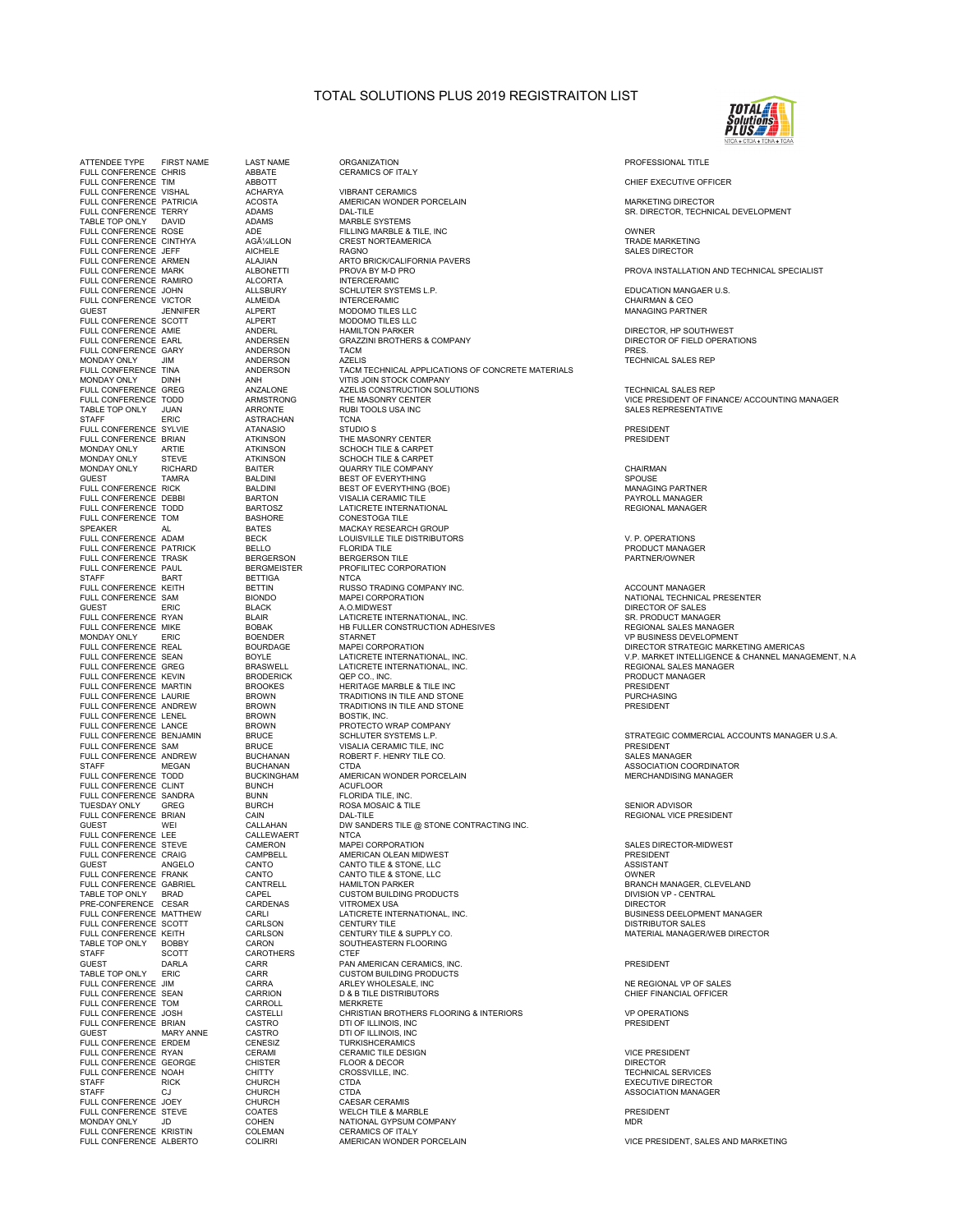FULL CONFERENCE GANTT COLLETT RAGNO REGIONAL SALES MANAGER MONDAY ONLY GAVIN COLLIER INTERNATIONAL MASONRY INSTITUTE APPRENTICE COORDINATOR FULL CONFERENCE DOOR<br>FULL CONFERENCE DANA COLLINS<br>FULL CONFERENCE MARILYN COMITZ FULL CONFERENCE TOMMY CONNER<br>TABLE TOP ONLY LIAM CONNER<br>TABLE TOP ONLY EDWARD CONNORS FULL CONFERENCE TRUE COOPER<br>FULL CONFERENCE DERICK COOPER<br>FULL CONFERENCE CLARK CORNELIUS FLORIDA TILE<br>FULL CONFERENCE DAN COSTANZA ARDEX AMERICAS on the theory of the cross of the cross of the cross of the cross of the cross of the cross of the cross of th<br>STAFF HEIDI CRONIN CTEF CREDIT CRONING CREDIT CONSTOM BUILDING PRODUCTS STAFF GRANT DAVIDSON TCNA FULL CONFERENCE CHILISTIN DEJESUS<br>
TABLE TOP ONLY KRISTIN DEJESUS<br>
TABLE TOP ONLY KRISTIN DEJESUS FULL CONFERENCE TOLGA<br>
FULL CONFERENCE BILLY<br>
FULL CONFERENCE BILLY<br>
FULL CONFERENCE BIRAD<br>
DENNY MICHOLS TILE<br>
FULL CONFERENCE LUIGI<br>
DENNY NICHOLS TILE<br>
FULL CONFERENCE LUIGI<br>
DENNY NICHOLS TILE<br>
NICHOLS TILE<br>
NAPEI CORP GUEST JENNIFIER DOWNT GUEST CY<br>FULL CONFERENCE ASHLEY FULL CONFERENCE CONSUMING THE CONFERENCE CASEY<br>
FULL CONFERENCE CASEY DONNELLY DONNELLY DISTRIBUTION LLC<br>
FULL CONFERENCE JOSHUA<br>
MONDAY ONLY JOHN DOVY<br>
MONDAY DONNELLY DISTRIBUTION LCC<br>
MONDAY ONLY JOHN DOWDLE<br>
FULL CONFE FULL CONFERENCE BILL CONFERENCE DUTITY AND MAPPLICONTOUR CONFERENCE CONFERENCE CONFERENCE CONFERENCE DUTITY SUMMITVILLE TILL<br>
FULL CONFERENCE FRANCESCA EBALDI CERAMICS OF ITALIAN EDUL CONFERENCE ERIC EDUARDY NOBLE COMPANY<br> FULL CONFERENCE FRIC TO THE BOELMAYER NOBLE CHARD TO THE RESERVED TO THE RESERVED TO THE RESERVED TO THE RESERVED TO THE RESERVED TO THE RESERVED TO THE RESERVED TO THE RESERVED TO THE RESERVED TO THE RESERVED TO THE RESER FULL CONFERENCE HILARY FRAN<br>FULL CONFERENCE BECKY FRENT<br>TUESDAY ONLY RYAN FREY<br>FULL CONFERENCE TONY FULL<br>FULL CONFERENCE RUSS GAET FULL CONFERENCE LUCIANO GALASSINI<br>FULL CONFERENCE RICH GALLIANI FRE-CONFERENCE SEAN GEROLIMATOS SCHLUTER SYSTEMS L.P.<br>FULL CONFERENCE GEORGE GIALIS STONETRASH<br>FULL CONFERENCE GEORGE GIALIS STONETRASH<br>TABLE TOP ONLY DREW GIONGO AMG PROMOTIONS FULL CONFERENCE NATHAN CIUNGO AMG PROMOTIONS<br>FULL CONFERENCE NATHAN GOELZ DONNELLY DISTRIBUTION LLC<br>GUEST DONNELLY DISTRIBUTION LAGER PROFESSIONAL CONSULTANT<br>FULL CONFERENCE RICH GOLDBERG PROFESSIONAL CONSULTANT FULL CONFERENCE GRANT

SPEAKER SPEAKER JON GOLDMAN NTCANNING SPEAKER IN STREET AND SPEAKER AND SPEAKER AND SPEAKER AND SPEAKER AND SP<br>The Speaker of Goldman Speaker and Speaker and Speaker and Speaker and Speaker and Speaker and Speaker and Spea

FULL CONFERENCE BUCK COLLINS COLLINS TILE AND STONE PRESIDENT FULL THE MARILY CONFERENCE MARILY CONFERENCE MARILE CONTROL COMITZ<br>CONITZ THE PAN AMERICAN CERAMICS, INC. OPERATIONS OF THE RESIDENCE ON THE RESIDENCE ON THE STONE THAT AND RESIDENCE ON THE RESIDENCE OF THE RESIDENCE OF TH TABLE TOP OF A THE RESOURCE TO A THE SALES AND MARKETING ASSOCIATE<br>CONNER TO POLARIS THE MARBLE TO A THE SALES AND MARKETING ASSOCIATE<br>CONNORS TORB CERAMIC TILE MARBLE CONNER FOLARIS CONNER CONNORS BRB CERAMIC TILE MARBLE CONNORS BRB CERAMIC TILE MARBLE CONNORS BRB CERAMIC TILE<br>CONNORS BRB CERAMIC TILE MARBLE CONNORS CONNORS BAVENGER CONNORS BANAGER CONNORS BANAGER CONNORS MONDAY ONLY PATRICK CONWAY BAYBRENT TILE PROJECT MANAGER FULL CONFERENCE PAUL COOK UNITED TILE VP SALES FULL CONFERENCE DAN COSTANZA ARDEX AMERICAS BUSINESS DEVELOPMENT MANAGER FULL CONFERENCE JOHN COUSINS DAL-TILE SVP SSCS AND FIELD SALES FULL CONFERENCE MARIANNE COX INTERCERAMIC FULL CONFERENCE CARL COY C2 CONCEPTS FULL CONFERENCE SCOTT CRANDALL CROSSVILLE, INC. VP BUSINESS DEVELOPMENT MONDAY ONLY EDDIE CROKER MIRACLE SEALANT NATIONAL SALES MANAGER TABLE TOP ONLY BRAD CRUDO CUSTOM BUILDING PRODUCTS DISTRICT MANAGER- NORTHWEST FULL CONFERENCE JOHN CHRISTOPHER DAFFER SCHLUTER SYSTEMS L.P. SANTENIS ARE SEND TECHNICAL REP ANNO 1999 EN SAN<br>MONDAY ONLY CHRISTOPHER DALENE NTCA NTCA NTCA SENDER SENDER SOM TO DIRECTOR REGION 1 SPEAKER MARK DANCER MARK DANCER INNOVATION<br>SPEAKER MARK DANCER NETWORK FOR CHANNEL INNOVATION<br>FULL CONFERENCE JESSE DAVID ARDEX AMERICAS FULL CONFERENCE JESSE DAVID ARDEX AMERICAS PRESIDENT TABLE TO THE TOP ONLY SERVED ONLY SERVED ONLY SAME PORCELL BUSINESS AND ANNOUNCE USALE ONLY A TLAS CONCORDE USA FULL CONFERENCE ANDREW DAY ATLAS CONCORDE USA MONDAY ONLY JUAN MANUEL DE LA VEGA FLORES LAMOSA DIRECTOR OF MARKETING FULL CONFERENCE ROBERT DEANGELIS LOUISVILLE TILE DISTRIBUTORS, INC.<br>
FULL CONFERENCE ROBERT DEANGELIS LOUISVILLE TILE DISTRIBUTORS, INC.<br>
FULL CONFERENCE DAVID DEBEAR CUSTOM BUILDING PRODUCTS MONDANISM MONDANISM ENGINEERING MONDANISM (NOT DEASON SENIOR PROJECT MANAGER<br>DEASON RUBENSTEINS (SENIOR PRODUCTS SENIOR DEASON DEASON SUSINESS DEV. M FULL CONFERENCE DAVID DEBEAR CUSTOM BUILDING PRODUCTS NATIONAL BUSINESS DEV. MGR. FULL CONFERENCE STEVE DEBERADINO COSENTINO COMMERCIAL DIRECTOR PRE-CONFERENCE KORY DECESARIS WACKER CHEMICAL CHEMIST FOR THE MONETARY THE MANUSCRIPT OF THE RECONFERENCE HENRY DECESARIS WACKER CHEMICAL<br>FULL CONFERENCE HENRY DEE DEGOOYER SCHLUTER SYSTEMS L.P. (VICE PRESIDENT OF SALES<br>FULL CONFERENCE GALE DEE DEGOOYER MEMPINS TIERRA-MAR<br>PRE FULL CONFERENCE GALE DEFER MEMPHIS TILE & MARBLE JOB SUPER PRE-CONFERENCE MICHAEL DEGIUSTI TERRA-MAR PRESIDENT PRE-CONFERENCE GAYLA DEGIUSTI TERRA-MAR DEJESUS THE THE TRIVE TO THE TRIVE OF THE DEJECT ON THE DEJECT ON DRY-TREAT , INC.<br>DEJESUS ICP CONSTRUCTION DRY TREAT REGIONAL SALES MANAGER<br>DENINY GENERAL MANAGER CERAMICS<br>DENNY DEPUTY GENERAL MANAGER FULL CONFERENCE TO CONFERENCE TO A CONFERENCE TO A CONFERENCE TO DEPUTY GENERAL MANAGER<br>DEPUTY GENERAL MANAGER<br>DENNY NICHOLS TILE FULL CONFERENCE BRAD DENNY NICHOLS TILE FULL CONFERENCE LUIGI DI GESO MAPEI CORPORATION PRESIDENT & CEO FULL CONFERENCE CONFERENCE CONFERENCE CONFERENCE CONSTANCE CONSTANCE DIBACCO CONSTANCE OUTCOMES ON THE CHNICAL APPLICATIONS SPECIALIST,<br>DICKEY CUSTOM BUILDING PRODUCTS TO THE CHNICAL APPLICATIONS SPECIALIST, TABLE TOP ONLY DEVIN DICKEY CUSTOM BUILDING PRODUCTS DIVISION VP-WEST TABLE TOP ONLY JOHN DILL MULTICOAT VP TABLE TOP ONLY JOHN DILL DULL MULTICOAT<br>FULL CONFERENCE LISA DIRK SYVERSON TILE & STONE, INC. BRANCH MANAGER<br>FULL CONFERENCE CHRIS DOBBS FLORIDA TILE & STONE, INC. BRANCH MANAGER OF QUAL FULL CONFERENCE SUSAN DOLATA LATICRETE INTERNATIONAL, INC.<br>JENNIFER DONAHUE BEST TILE FULL CONFERENCE FRANK DONAHUE<br>FULL COAST TILE IMPORTS, INC.<br>DONALDSON GBI TILE IMPORTS, INC.<br>DONALDSON GEORIDA TILE, INC. FULL CONFERENCE ASHLEY DONALDSON GBITILE & STONE<br>FULL CONFERENCE ASHLEY DONALDSON FLORIDA TILE, INC.<br>FULL CONFERENCE ADDINER DONALDSON FLORIDA TILE, INC.<br>FULL CONFERENCE CASEY DONNELLY ARLEY MONNELLY DISTRIBUTION LLC<br>FULL FULL CONFERENCE JOSHUA DOTY INTERNATIONAL CERAMIC CONSTRUCTION HEAD OF ACADEMY<br>MONDAY ONLY JOHN DOWDLE OLD HICKORY CLAY COMPANY DIRECTOR OF SALES FULL CONFERENCE ARTURO DUARTE CREST. S.A. EXPORT MANAGER PRE-CONFERENCE MICHAEL DUARTE CUSTOM BUILDING PRODUCTS RESEARCH LEAD FULL CONFERENCE ARTURO<br>
FULL CONFERENCE ARTURO<br>
PRE-CONFERENCE MICHAEL DUARTE CUSTOM BUILDING PRODUCTS<br>
FULL CONFERENCE BILL MARTE DUARTE CUSTOM BUILDING PRODUCTS<br>
MONDAY ONLY JOSEPH DUTT SUMMITVILLE TILES, INC.<br>
FULL CONF MONDE THE MONDE THE SUMMITVILLE TILES, INC.<br>
DIVISION GM/TECHNICAL DIRECTOR<br>
CERAMICS OF ITALY FULL CONFERENCE ERIC EDELMAYER NOBLE COMPANY DIRECTOR OF DIV. 9 SALES & TECHNICAL SERVICES TO THE REPORT OF THE RELIZONDO TEXRITE<br>TABLE TOP ONLY BRIAN ELIZONDO TEXRITE CONFORMENT BUSINESS DEVELOPMENT MANAGER<br>TABLE TOP PRODUCT MANAGER PRESENT BUSINESS DESCRIPTION OF THE REPORT OF A PRODUCT MANAGER<br>PRE-CONFERENCE TABLE TOP ONLY BRIAN ELLIS CUSTOM BUILDING PRODUCTS VP COMMERCIAL SALES PRE-CONFERENCE KEVIN ELRATH GEORGIA PACIFIC GYPSUM PRODUCT MANAGER GUEST CHRISTINE ERATH WM ERATH & SON INC FULL CONFERENCE SCOTT ERATH WM ERATH & SON INC PRESIDENT FULL CONFERENCE JOSEF ERLEBACH RAPID RECESS FULL CONFERENCE RONNY ERVIN ROBERT F HENRY TILE OPERATIONS MANAGER THE CONFERENCE TOM THE TRACTESON THE RELIS CONSTRUCTION SOLUTIONS<br>FULL CONFERENCE TIM FASTESON COVERINGS CONSTRUCTION SOLUTIONS THE RELIS ON THE CONSTRUCTION SOLUTIONS<br>FULL CONFERENCE TIM FEARNEY COVERINGS FULL CONFERENCE TIM FEARNEY COVERINGS DIRECTOR OF SALES FULL CONFERENCE WALTER FELTS TEXRITE NOLL IN THE TRANSPORT OF THE TRANSPORT OF THE LATICRETE INTERNATIONAL, INC.<br>PRESS THE FINE FINE TRANSPORT BY BRIT MEDIA TO BE RESIDENT HE RESIDENT OF THE RED FOR THE LATICRE RED DON'T CH<br>FULL CONFERENCE FRED FISHER IATIN A PRESS HEATHER FIORE BNP MEDIA EDITOR-IN-CHIEF FULL CONFERENCE FRED FISHER LATIN ACCENTS, INC. PRESIDENT GUEST THE FINITE PRODUCT THE RESIDENT OF THE RESIDENT OF THE RESIDENT OF NATIONAL DISTRIBUTION<br>GUEST THE RESIDENT OF THE RESIDENT OF THE RESIDENT OF NATIONAL DISTRIBUTION<br>FULL CONFERENCE JODI FOWLER EAST COAST TILE IMPORTS FOLLEY GBITILE & STONE<br>FOWLER EAST COAST TILE IMPORTS, INC.<br>FOX<br>FRANCESCHELLI FLORIDA TILE, INC. STAFF AMBER FOX NTCA FULL CONFERENCE MICHAEL FRANCESCHELLI FLORIDA TILE, INC. CEO FULL CONFERENCE HILARY FRANK DAL-TILE REGIONAL VICE PRESIDENT TUESDAY ONLY RYAN FREY ROSA MOSAIC GROUP CHIEF REVENUE OFFICER FULL CONFERENCE TONY FULLER NATIONAL GYPSUM COMPANY TECHNICAL SERVICES FULL CONFERENCE RUSS GAETANO ARDEX AMERICAS SENIOR MARKETING MANAGER FULL CONFERENCE RICH GALLIANI TILE & STONE CONFERENCE RICH GALLIANI TILE & STONE COUNCIL OF COUNCIL OF COUNCIL<br>TILE & STONE COUNCIL OF CALIFORNIA TECHNICAL DIRECTOR<br>PROTECTO WRAP TABLE TOP ONLY TIM GANNON GANNON PROTECTO WRAP<br>FULL CONFERENCE GERARDO GARCIA CREST NORTEAMERICA CONFERIA DESIDENTIAL MARKETING MANAGER<br>FULL CONFERENCE FRANK JOHN GARCIA GULF TILE & CABINETRY FULL CONFERENCE MIKE GARDINER AMERICAN BULLNOSE COMPANY AMERICAN BULLNOSE COMPANY MANAGER<br>FULL CONFERENCE GRACE GEBHARDT-SMITH RETIRED TILE CONTRACTOR FULL CONFERENCE GRACE GEBHARDT-SMITH RETIRED TILE CONTRACTOR<br>FULL CONFERENCE GRACE GEBHARDT-SMITH RETIRED TILE CONTRACTOR<br>FULL CONFERENCE GREG GELSTON PROFILITEC CORPORATION SANDINICH CONFERENCIAL CONTRACTOR<br>GEBHARDT-SMITH RETIRED TILE CONTRACTOR<br>GELSTON PROFILITEC CORPORATION<br>GIALIS STONETRASH GIALIS PRE-CONFERENCE SEAN GEROLIMATOR SCHLUTER SYSTEMS L.P. DIRECTOR OF RESEARCH AND DEVELOPMENT GALLIS<br>GIALIS STONETRASH STONETRASH FULL CONFERENCE GERRY GIGON PROFLEX PRODUCTS, INC. CHIEF TECHNICAL PFFICER TABLE TOP ONLY DREW GIUNGO AMG PROMOTIONS GUEST FRAN GOLDBERG PROFESSIONAL CONSULTANTS INTERNATIONAL DR. FULL CONFERENCE RICH GOLDBERG PROFESSIONAL CONSULTANTS INTERNATIONAL ARCHITECT PRESS JEFF GOLDEN PROINSTALLER MAGAZINE CO-PUBLISHER FULL CONFERENCE GRANT COODMAN KIESEL AND HERESIDENT COODMAN KIESEL AND THE SIDENT PRESIDENT COODMAN KIESEL PRESIDENT

FULL CONFERENCE DERICK COOPER GURU- USA NATIONAL SALES AND MARKETING MANAGER, N.AMERICA

FULL COURT, INC. THE COURT, INC. SALES REPRESENTATIVE, SOUTH€'EASTERN REGION AN ERICON DAVIS SALES AGENT AND SALES AGENT

TO THE TRIVIAL CONFERENCE CHRIS TO DEBS TLORIDA TILE A CHANGE TO THE TRICTOR OF QUALITY AND TECHNICAL SERVICES<br>FULL CONFERENCE CHRIS DOBBS FLORIDA TILE INTERNATIONAL, INC. THE PORTOR OF QUALITY AND TECHNICAL SERVICES

REGIONAL VICE PRESIDENT - MID ATLANTIC

FULL CONFERENCE AND STRUCTURE TROOP OF TROOP OF TROOP OF TROOP OF TROOP OF TROOP OF TROOP OF TROOP OF TROOP OF<br>THE SERVICE OF TROOP OF TROOP OF THE SALE OF THE STORE OF THE SERVICE OF TROOP OF TROOP OF THE SERVICE OF THE <br>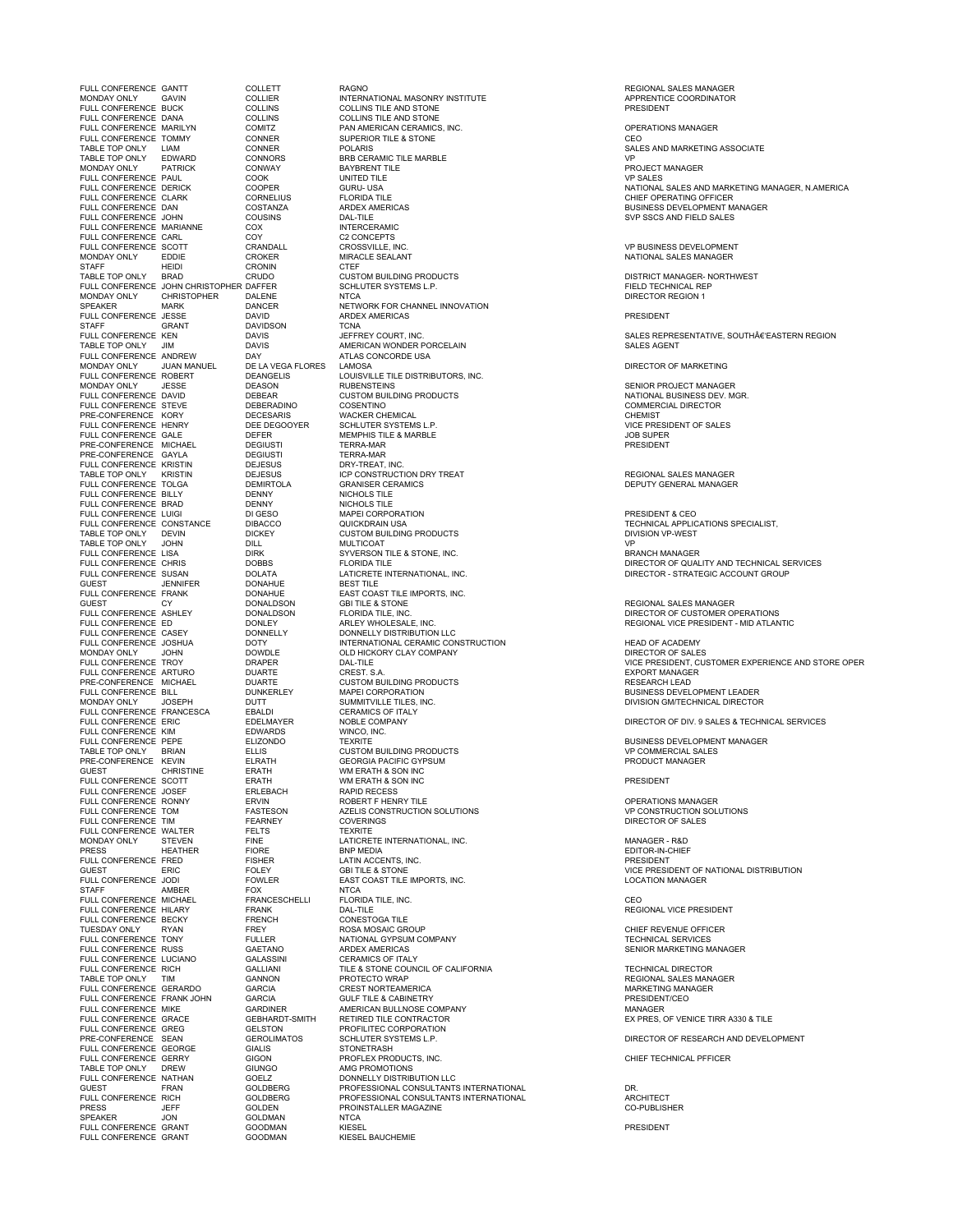STAFF LEISA GRASTY TCNA FULL CONFERENCE BEBHINN GRAY COSENTINO STAFF ROBIN GROVER CTDA TABLE TOP ONLY DENNIS HAASE MARBLE SYSTEMS PRESS KEMP HARR FLOOR FOCUS<br>FULL CONFERENCE JAMES HARRINGTON SCHLUTER SYSTEMS L.P. FULL CONFERENCE SCOTT FIARRINGTON SCHLUTER STSTEWS L.P.<br>FULL CONFERENCE SCOTT HARRISON MULTICOAT SCHLUTER SYSTEMS L.P. GUEST BETH HASSMAN JEFFREY COURT<br>FULL CONFERENCE SCOTT HASSMAN JEFFREY COURT<br>PRE-CONFERENCE MICHAEL HAWTHORNE INTERNATIONAL STAFF MARK HEINLEIN<br>GUEST JODI HENRY GUEST JODI HENRY ROBERT F. HENRY TILE CO. FULL CONFERENCE SVEND HOVMAND NTCA<br>FULL CONFERENCE MARTIN HOWARD DAVID ALLEN COMPANY FULL CONFERENCE AMBER HUNTER NICHOLS TILE FULL CONFERENCE CHRIS HUNTSMAN SLINGSHOT FULL CONFERENCE FRED JACKSON ESTUDIO GROUP LLC FULL CONFERENCE DARRYL JONES JONES QUICKLESS ON A LIGHT JUNG FULL CONFERENCE MATT KAHNY DAL-TILE VICE PRESIDENT, STONE STAFF ROGER RELIGION CONTRACT THE RELIGION CONTRACT CONTRACT THE RELIGION OF THE RELIGION CONTRACT CONTRACT CO<br>FULL CONFERENCE BOB FULL CONFERENCE ANDY KORNOSKI ARTISAN TILE INC. FULL CONFERENCE PHILLIP KOZEY<br>TABLE TOP ONLY WENDY KREMINSKI TABLE TOP ONLY CLAY LANDON PEARL ABRASIVE CONTRACT CLAY<br>
FULL CONFERENCE GRANT LANDRY

MELANIE HEIBER CTDA<br>
MARK HEINLEIN NTCA

FULL CONFERENCE ELENA GRANT COVERINGS VP OF MARKETING FULL CONFERENCE GREGORY GRAZZINI GRAZZINI BROTHERS & COMPANY PRESIDENT / CEO FULL CONFERENCE KATE GREBINSKY SOMERTILE BOOKKEEPING MANAGER TABLE TOP ONLY GAIL GREEN P.G.C.CONSTRUCTION SPOUSE TABLE TOP ONLY PHIL GREEN P.G.C.CONSTRUCTION CONSTRUCTION CONSTRUCTION CONSTRUCTION STAFF<br>FULL CONFERENCE CINDY GRIFFIN GRIFFIN RAGNO USA<br>FULL CONFERENCE JORDAN GRIFFIS GENESEE TILE GENESEE TILE THE STATE OF RESIDENT OF SALES FULL TIDE CONFERENCE TILE<br>FULL CONFERENCE CONFERENCE CONFERENCE CONFERENCE CONFERENCE CONFERENCE CONFERENCE PRESIDENT<br>FULL CONFERENCE MARBLE SYSTEMS FULL CONFERENCE TRACY HALL SUNTOUCH NATIONAL SALES MGR MONDAY ONLY JOEL HANCOCK PROFLEX PRODUCTS, INC. NATIONAL SALES MANAGER FULL CONFERENCE JIM HANLEY PROFLEX PRODUCTS, INC. TECHNICAL SUPPORT MONDAY ONLY DAVE HANNA NAC PRODUCTS, INC MARKETING MANAGER FULL CONFERENCE PAUL HANSEN DAL-TILE GM SALES OPERATIONS FULL CONFERENCE CRAIG HARIMON THE PRACTICAL TILE CO. OWNER FULL CONFERENCE JAMES HARRINGTON SCHLUTER SYSTEMS L.P. DIRECTOR TECHNICAL SERVICE FULL CONFERENCE SCOTT HARTER SCHLUTER SYSTEMS L.P. STRATEGIC COMMERCIAL ACCOUNTS MANAGER FULL CONFERENCE SCOTT THE HANTER STATISTICS INTERFERENCE IN THE BRAD BANK OF STATISTICS ON A STATISTICS OF STATISTICS ON A STATISTICS ON A STATISTICS OF STATISTICS ON A STATISTICS ON A STATISTIC ON A STATISTIC ON A STATIST FULL CONFERENCE SCOTT HASSMAN JEFFREY COURT EXECUTIVE VICE PRESIDENT PRE-CONFERENCE MICHAEL HAWTHORNE INTERNATIONAL UNION OF BRICKLAYERS AND ALLIED CRAFTWORKERS TILE, MARBLE & TERRAZZO CRAFT DIRECTOR FULL CONFERENCE DOUG HAYES FLORIDA TILE, INC. VICE PRESIDENT OF SALES STAFF AVIA HAYNES NTCA FULL CONFERENCE CANDRAL HAYNES HE FULLER CONSTRUCTION PRODUCTS<br>STAFF MELANIE HEIBER FULLER CONSTRUCTION PRODUCTS<br>STAFF MARK HEINLEIN NTCA FULL CONFERENCE FRED HENRY ROBERT F. HENRY TILE CO. VICE PRESIDENT FULL CONFERENCE ROB HENRY, IV ROBERT F. HENRY TILE CO. PRESIDENT TO THE CONFERENCE PATTY THERRERA TELL OURT THE CO.<br>FULL CONFERENCE PATTY HERRERA JEFFREY COURT THE MINIMITED ON THE MARKETING MANAGER<br>FULL CONFERENCE IVAN HERRERA THE MIAMI FLOORS FULL CONFERENCE IVAN FREERERA THE MIAMI FLOORS THE MIAMI FLOORS THE STATE OF THE MIAMI FLOORS THE STATE OF THE MIAMI FLOORS THE STATE OF THE STATE AND THE STATE A VESTILE ASSAIL TO A SALES DIRECTOR- NORTHEAST AREA VESTILE FULL CONFERENCE MATT HESS MAPEI CORPORATION SALES DIRECTOR- NORTHEAST AREA YES FULL CONFERENCE PEGGY HEULER CERAMIC TOOL COMPANY FULL CONFERENCE SCOTT HIGGINBOTHAM CP CONSTRUCTION DRY TREAT<br>FULL CONFERENCE GOOTT HIGGINBOTHAM UCP CONSTRUCTION DRY TREAT<br>MONDAY ONLY JAN HOHN HOHN HOT HOLD OF SALES RESIDENT MONDAVION DRY MANAGING DIRECTOR<br>MONDAY ONLY JA FULL CONFERENCE GIANG HOANG VITIS JOIN STOCK COMPANY MANAGING DIRECTOR MONDAY ONLY JAN HOHN HOHN & HOHN, INC PRESIDENT TABLE TOP ONLY MARK HOLLOWAY HOLLOWAYS CUSTOM TILE LLC OWNER TABLE TOP ONLY JENNIFER HOLLOWAY HOLLOWAYS CUSTOM TILE LLC FULL CONFERENCE PAUL THE RESERVED ON THE SERVED ON MAPEI CORPORATION SALES DIRECTOR-SOUTHERN AREA<br>FULL CONFERENCE CAROL THOULD MAPEI CORPORATION SALES DIRECTOR NATIONAL SALES DIRECTOR FUCT CONFERENCE CONFERENCE CONFERENCE CARD ON THE CONFERENCE CARD MAPEI CORPORATION<br>HOULD MAPEI CORPORATION<br>HOVMAND NTCA FULL CONFERENCE MARTIN THE HOWARD TO DAVID ALLEN COMPANY THE SECUTIVE ON THE EXECUTIVE VICE PRESIDENT THE SECUTIVE VICE PRESIDENT AND REALLY CONFERENCE MARTIN HOWARD AMERICAN WONDER PORCELAIN FULL CONFERENCE JACKY HUANG AMERICAN WONDER PORCELAIN CEO FULL CONFERENCE CHARLES HUANG AMERICAN WONDER PORCELAIN CFO FULL CONFERENCE SHANNON HUFFSTICKLER SCHLUTER SYSTEMS L.P. SOCIAL MEDIA COMMUNITY LIAISON GUEST BARBORA HULIKOVAS ERLEBACH RAPID RECESS FULL CONFERENCE KEREM IDEMEN KALESERAMIK CANAKKALE KALEBODUR SERAMIK SAN. A.S. EXPORT MANAGER FULL CONFERENCE TERESA INGLEHART VISALIA CERAMIC TILE INC RESIDENTIAL OPERATIONS THE MARINE HARRY MARKETING AND A SETUDIO GROUP LLC<br>
GUEST MARINE MARINE JACKSON ESTUDIO GROUP LLC<br>
FULL CONFERENCE FRED JACKSON ESTUDIO GROUP LLC FULL CONFERENCE DEREK JANUSZEWSKI KIESEL BAUCHEMIE REGIONAL PRODUCT DIRECTOR FULL CONFERENCE ALLY JENKINS COVERINGS DIRECTOR OF MARKETING FULL CONFERENCE BOB CONFERENCE BOB CONFERENCE BOB JUNES<br>FUNKSON CHEMSTAR PRODUCTS CO. CORPORATE<br>JUNG JUNG TILE SERVICES INC. - OCHES ANNUAL CONFERENCE ANTHONY FUNCTION CONFERENCE ANTHONY THAT THE SERVICES INC.<br>FULL CONFERENCE ANTHONY JUNG JUNG JUNG TILE SERVICES INC.<br>FULL CONFERENCE MATT KAHNY DAL-TILE PRESIDENT. STONE FULL CONFERENCE JOHN KAISER RAGNO REGIONAL SALES MANAGER FULL CONFERENCE DALE KEMPSTER SCHLUTER SYSTEMS L.P. DIRECTOR OF THE INTERNATIONAEDUCATION MANGAER U.S. FULL CONFERENCE DAVE KENNEDY NOBLE COMPANY DIRECTOR OF CONTRACTOR SERVICES FULL CONFERENCE MICHAEL KEPHART AMERICAN WONDER PORCELAIN PRESIDENT PRESS TANJA KERN TILE MAGAZINE THE TRANSITION OF THE RELEASE THE MONOL THE SPOUSE SPOUSE SPOUSE SALES/MARKETING<br>FULL CONFERENCE JEFF STETTERER FINPAN SALES/MARKETING FULL CONFERENCE JEFF KETTERER FINPAN FINDAN<br>FULL CONFERENCE ALAN KIN KINGAID PROFLEX PRODUCTS, INC. THE SERVING ALL PRECHNICAL DIRECTOR<br>FULL CONFERENCE DON KINGAID LOUISVILLE TILE DISTRIBUTORS, INC. THE SERVING ALL PRESIDE FULL CONFERENCE RUSSELL FOR THE SERVICE RUSSER SCHLUTER SYSTEMS L.P.<br>
THE CONFERENCE RUSSELL THE STAN SCHLUTER SYSTEMS L.P. SALES DIRECTOR/SOUTHEAST REGEDUCATION MANGAER U.S.<br>
SALES DIRECTOR/SOUTHEAST REGEDUCATION MANGAER GUEST PARTICULAR CONSULTANTS<br>KING SCHLUTER SYSTEMS L.P.<br>KLASER CERAMIC TILE AND STONE CONSULTANTS<br>KLASER CERAMIC TILE AND STONE CONSULTANTS FULL CONFERENCE KENT KLASER CERAMIC TILE AND STONE CONSULTANTS PROJECT MANAGER STAFF ROGER KLEIN TCNA<br>FULL CONFERENCE BOB KNABEL LOUISVILLE TILE DISTRIBUTORS, INC.<br>FULL CONFERENCE BRIAN KNORPS EAST OGAST TILE IMPORTS, INC.<br>FULL CONFERENCE KEITH KNORPS WARMUP INC FULL CONFERENCE BRITAN CONSTRUCTION CONSTRUCT TILE IMPORTS, INC. THE MONTERENCE BRIAN THE MINUS TO A THE MPORTS, INC.<br>FULL CONFERENCE KEITH KNORPS WARMUP INC WARMUP INC THE MPORTS, INC. THE MIDWEST REGIONAL SALES MANAGER<br>FULL CONFERENCE DRIVIDENT KNORPS WARMUP INC THE MIDWEST REGIONAL S TATO TABLE TOP ONLY THE TOP ONLY REAL PARTICIPAL RANGENICAL DALLY REAL DIRECTOR INTERNATIONAL TECHNICAL DIRECTOR<br>TECHNICAL DIRECTOR DIRECTOR DIRECTOR DIRECTOR DIRECTOR ONLY ARTISAN TILE INC. GUEST KATHY KOTEL MID AMERICA TILE FULL CONFERENCE THOMAS KOTEL MID AMERICA TILE PRESIDENT TABLE TOP ONLY THE SUMMER THE COMPANY<br>TABLE TOP ONLY WEND TO DESCHANGE BY DAL-TILEDAL-TILE<br>TABLE TOP ON THE RESTONE BY DAL-TILEDAL-TILE<br>MICHAEL KRISS KRISS TONE RESTONE PRE-CONFERENCE MICHAEL KRISS KRISSTONE PRESIDENT (PRESIDENT PRESIDENT PRESIDENT AND RESIDENT CONFERENCE MICHAEL KRISSTONE SCHLUTER VIP<br>TABLE TOP ONLY COREY LAJOIE SCHLUTER SYSTEMS L.P. SCHLUTER VIP TABLE TABLE TO THE COREY THE COREY LAJOIE SCHLUTER SYSTEMS L.P.<br>TABLE TO COREY LAMBERT SCHLUTER SYSTEMS L.P. SCHLUTER SYSTEMS L.P. GUEST ELIZABETH LAMBERT LAMBERT TILE & STONE PRESIDENT OUCH CHEMIN HAMBERT LAMBERT LAMBERT LE & STONE<br>TULL CONFERENCE DAN LAMBERT LAMBERT LAMBERT TILE & STONE PRESIDENT PRESIDENT PRESIDENT<br>FULL CONFERENCE GRANT LANDON PEARL ABRASIVE CO.<br>FULL CONFERENCE GRANT LANDRY AXISIMTERIO FULL CONFERENCE CONFERENCE GRAND AXIS INTERIOR SYSTEMS, INC.<br>FULL CONFERENCE MANAGERER MANAGER MANAGER FULL CONFERENCE GEORGE LARRAZABAL MEDITERRANEA PRE-CONFERENCE BARBARA LARSON DELTEK X GUEST SALENA LEASURE NCTS CORP FULL CONFERENCE ROGER LEASURE NCTS CORP PRESIDENT FULL CONFERENCE DAVIS LEICHSENRING HOLLSPA PRODUCTS LLC OWNER PRE-CONFERENCE JOSHUA LEVINSON ARTISTIC TILE PRESIDENT THE CONFERENCE SCOTT LEVY ARLEY WHOLESALE, INC.<br>FULL CONFERENCE SCOTT LEVY ARLEY WHOLESALE, INC.<br>PULL CONFERENCE MIKE LEWANDOWSKI DALTILE DESALE ARE DENERAL MANAGER FULL CONFERENCE MIKE LEWANDOWSKI DAL TILE GENERAL MANAGER TABLE TOP ONLY RAYNA LEWIS LET LATICRETE INTERNATIONAL, INC.<br>PRESS DAN LIPMAN PROINSTALLER MAGAZINE TRANTICOLLER OPUBLISHER PRESS DAN LIPMAN PROINSTALLER MAGAZINE CO-PUBLISHER GUEST KAREN LIPPERT LIPPERT FLOORING & TILE FULL CONFERENCE JEFF THE LIPPERT LIPPERT LIPPERT FLOORING & TILE<br>FULL CONFERENCE JEFF THE LIPPERT LIPPERT CONSIDERT ELOORING & TILE<br>FULL CONFERENCE MIKE LITTLE CUSTOM BUILDING PRODUCTS THE ARCHITECTURAL CONSULTA

FULL CONFERENCE DATA-TILE CONFERENCE DAMANTIC VP SSC BUSINESS DEVELPOMENT

EXEGGANGE MOET MEGISEM .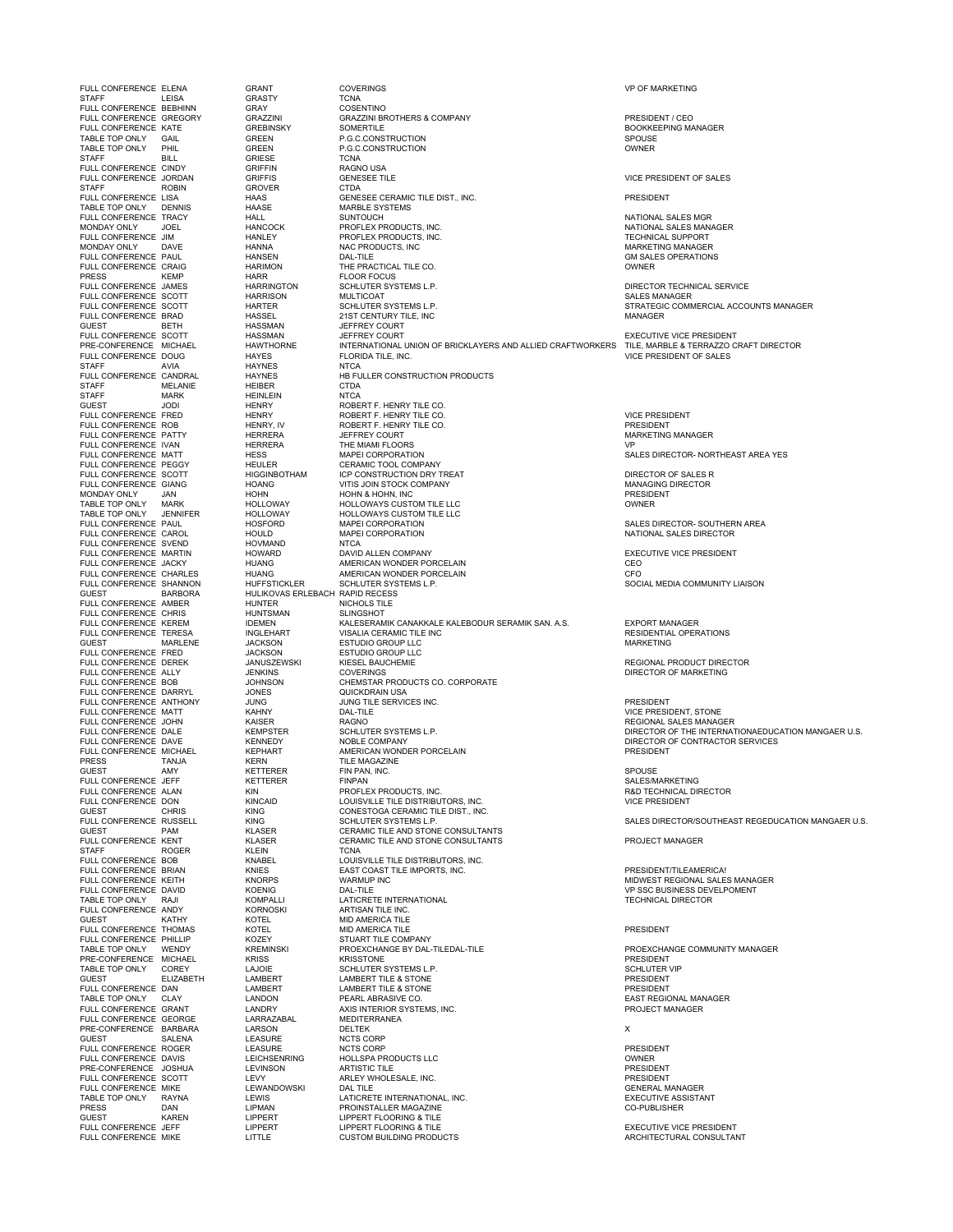GUEST TANIA LLERENA D & B TILE DISTRIBUTORS TABLE TOP ONLY ROD LOVELL FLOOR & DECOR VP PRO SERVICES STAFF FERNANDO LOZANO<br>
GUEST KATE LUNDGREN CURST THE MATE LUNDGREN DEST LUNDGREN UNDER HUNDGREN CONSULTING<br>
GUEST KATE LUNDGREN JOSEPH LUNDGREN CONSULTING<br>
FULL CONFERENCE JOE LUNDGREN JOSEPH LUNDGREN CONSULTING FULL CONFERENCE JOE LUNDGREN JOSEPH LUNDGREN CONSULTING FOR THE TERING THE MAGNET TERING THE CONFERENCE LARRY MACKAY MACKAY MACKAY RESEARCH GROUP<br>
FULL CONFERENCE LARRY MADDEFORD BEST TILE<br>
GUEST TERING MAGGIO BEST OF EVERYTHING<br>
FULL CONFERENCE RYLE MAGGIO BEST OF EVERYTHING ( GUEST TONYA MAIURI SHORES TILE COMPANY, INC. STAFF RYAN MARINO TCNA FULL CONFERENCE DON MARIUTTO MEDITERRANEA FULL CONFERENCE HEIDI MARTIN UNITED TILE MARKETING TABLE TOP ONLY HOWARD MCGINNI<br>TABLE TOP ONLY KEVIN MCGOEY FULL CONFERENCE MARK MENDEL INTERCERAMIC<br>FULL CONFERENCE MARK MENDEL INTERCERAMIC<br>FULL CONFERENCE SHEILA A MENZIES TILE HERITAGE FOUNDATION STAFF EXAMPLE OF BUILDING MEYER TO TONA<br>STAFF KATHY MEYER TCNA TCNA FULL CONFERENCE JEFF MEYROSE FINPAN INC FULL CONFERENCE VIRCULE MICEN MORE TO POLY THE MORE MORE TO DUIT TO THE MORE OF THE CHEMICALS<br>
FULL CONFERENCE VINCE MOISO OCEANSIDE GLAS<br>
FULL CONFERENCE VIAN MONTGOMERY PELOOR & DECOR<br>
TABLE TOP ONLY KEVIN MONTGOMERY FLO FULL CONFERENCE TROY MOON PANA<br>FULL CONFERENCE GARY MOORE VERA CONFERENCE GARY MOORE VERA<br>MONDAY ONLY CORVETTE MORALES USG VERA<br>STAFF ROXANNE MORRIS TCNA FOLLOWING CORVETTE MORALE<br>STAFF ROXANNE MORRIS TABLE TOP ONLY SUZETT MORRIS GUEST TIFFANY NASH LATICRETE INTERNATIONAL, INC.<br>FULL CONFERENCE RON NASH LATICRETE INTERNATIONAL. INC. STAFF LUCINDA NOEL TCAA STAFF RICK NOEL TCAA FULL CONFERENCE SULEYMAN ODEMIS MARME CANADA, INC. STAFF JIM OLSON NTCA TABLE TOP ONLY MARLA OUTLAW<br>GUEST MELINDA OWEN

CATHEY MATHOLISTER<br>CHRIS MCCHESNEY

FULL CONFERENCE ALEX LLERENA D & B TILE DISTRIBUTORS VP OF OPERATIONS FULL CONFERENCE RUDY LLERENA D & B TILE DISTRIBUTORS PRESIDENT & COO TABLE TOP ONLY SHAWNA LYTLE JOHNS MANVILLE INNOVATION / R&D TABLE TOP ONLY EERIK MAANDI LATICRETE INTERNATIONAL VICE PRESIDENT, R&D SPEAKER TAYLOR MACKAY MACKAY RESEARCH GROUP FULL CONFERENCE LARRY MADDEFORD BEST TILE MANAGER FULL CONFERENCE RICHARD MAGGIO BEST OF EVERYTHING (BOE) PARTNER FULL CONFERENCE KYLE MAICHEL FOX CERAMIC TILE FUCCUS TILL COMPANY, INC.<br>SHORES TILE COMPANY, INC.<br>SCHOCH TILE & CARPET MONDAY ONLY TIM MALEY SCHOCH TILE & CARPET GENERAL MANAGER FULL CONFERENCE JAMES MALKIN VISOFT USA TUCL CONFERENCE MIKE MIKE MANKE THE THEORY OURT THE SOURT THE SOURT THE SOURT THE SOURT ON THE SALES & MARKETING<br>TABLE TOP ONLY ROBERT MANY MANZIE SOMERTILE SOMETILE TRADE ACCOUNT MANAGER TABLE TOP ONLY ROBERT ANN MANZIE SOMERTILE ACCOUNT MANAGER ACCOUNT MANAGER AND MANAGER SPEAKER MIKE MARKS INDIAN RIVER CONSULTING GROUP FULL CONFERENCE MELISSA MARNEY CROSSVILLE, INC. SALES MANAGER FULL CONFERENCE RAY MARRON KATE-LO TILE & STONE, DIV OF OLYMP. TILE SENIOR VICE PRESIDENT FULL CONFERENCE DESIREE MARTYNIUK DESIREE DESIREE DESIREE DESIREE DESIREE DESIREE DESIREE DESIREE DESIREE DES<br>
MARTYNIUK DITI OF ILLINOIS, INC EXECUTIVE ADMINISTRATOR, CTCAC<br>
SR. VP OF OPERATIONS FULL CONFERENCE DESIREE MARTYNIUK DTI OF ILLINOIS, INC.<br>
FULL CONFERENCE DESIREE MARVIN IRONROCK BOOT TO INCREDIBLY SR. VP OF OPERATIONS<br>
FULL CONFERENCE SOOTT MASUN DATILE INCREDIENT, SALES<br>
FULL CONFERENCE GREG<br>
MATHER C FULL CONFERENCE SCOTT MASLOWSKI DAL-TILE VICE PRESIDENT, SALES FULL CONFERENCE GREG MATHER CROSSVILLE, INC PRESIDENT FULL CONFERENCE JOSEPH MATTICE ON THE LEVEL LLC OWNER MONDAY ONLY BETHANY MATTINGLY AMERICAN TILE CO., INC. ESTIMATOR MONDAY ONLY VINCENT MATTINGLYIII AMERICAN TILE CO., INC. PRESIDENT FULL CONFERENCE GIANNI MATTIOLI DAL-TILE SUSPENSION CONFERENCE GIANNI MATTIOLI DAL-TILE SUSPENSION RESIDENT, MARKETING<br>STAFF CATHEY MOGUESTRE CREF THE SERVICE PRESIDENT, MARKETING<br>SPEAKER CHRIS MCCHESNEY FRANKLINCOVEY CO SPEAKER CHRIS MCCHESNEY FRANKLINCOVEY CO FULL CONFERENCE CHRISTOPHER MCCONNELL STONETRASH, INC. COO TABLE TOP ONLY JIM MCCONNELL CUSTOM BUILDING PRODUCTS DIVISION VP-EAST FULL CONFERENCE KEN MCDONALD TOUR DE FORCE, INC. REGIONAL SALES MANAGER THE MODONALL DESCRIPTION ON THE SECTOR OF THE SECTOR MANAGER<br>TODD MCDONALL MAPEI CORPORATION<br>HOWARD MCGINNIS MERI CORPORATION THE SECTOR SECTOR BUSINESS DEVELOPMENT MANAGER- NATIONAL ACCOUNTS<br>HOWARD MCGINNIS TABLE TOP ONLY THE TOP ONLY THE ONLY THE ONLY THE ONLY THE ONLY THE ONLY THE ONLY THE ONLY THE ONLY THE ONLY T<br>TABLE TOP ONLY THE ONLY THE ONLY THE ONLY THE ONLY THE ONLY THE ONLY THE ONLY THE ONLY THE ONLY THE ONLY THE O<br> FULL CONFERENCE SHEILA A MENZIES TILE HERITAGE FOUNDATION EXECUTIVE DIRECTOR FULL CONFERENCE JOHN MEROLA SOMERTILE DIVISION PRESIDENT FULL CONFERENCE BRIAN MESSAMORE AMERICAN WONDER PORCELAIN CORPORATE ACCOUNTS MANAGER GUEST SUSAN METCALF LATICRETE INTERNATIONAL, INC. FULL CONFERENCE ED METCALF LATICRETE INTERNATIONAL, INC. PRESIDENT, NORTH AMERICA DIVISION FULL CONFERENCE JEFF MEYROSE FINPAN INC. NATIONAL SALES DIRECTOR FULL CONFERENCE MIKE MICALIZZI CUSTOM BUILDING PRODUCTS FULL CONFERENCE GREG MICHAEL MICHAEL'S CUSTOM TILE, INC. PRESIDENT/OWNER FULL CONFERENCE JANELLE MINGHINE BNP MEDIA ASSOCIATE PUBLISHER MINTIE LATICRETE INTERNATIONAL, INC.<br>MINUTO YESCALATE SPEAKER DEAN MINUTO YESCALATE FULL CONFERENCE CHARLIE MIRZAKHANYAN VENDOR PRICE BOOK CEO TABLE TOP ONLY JEFF MOEN FILA CHEMICALS USA CORPORATION SALES MANAGER FULL CONFERENCE JUAN MOLIA DELCONCA TABLE TOP ONLY KEVIN MONTGOMERY FLOOR & DECOR REGIONAL ACCOUNT MANAGER TABLE TOP ONLY KEVIN MONTGOMERY FLOOR & DECOR MONTISOMERT FUOOR DECOR<br>MOON PAN AMERICAN CERAMICS, INC. THE SERIES OF MOORE TRESIDENT/SALES AND MARKETING<br>MOORE VERA CERAMIC, LLC TABLE TOP ONLY SUZETT MORRIS DAL-TILE MANAGER TRADE SHOW AND EVENTS FULL CONFERENCE MARC MULARONI LOUISVILLE TILE DISTRIBUTORS TECHNICAL SALES FULL CONFERENCE DON MUNRO CUSTOM BUILDING PRODUCTS PRODUCT MANAGER FULL CONFERENCE KYLE MURPHY MAPEI CORPORATION SALES DIRECTOR- CENTRAL AREA FULL CONFERENCE HECTOR NARVAEZ DAL-TILE VICE PRESIDENT, DISTRIBUTOR SALES MONDAY ONLY SERGIO NARVAEZ LAMOSA GENERAL DIRECTOR FULL CONFERENCE RON NASH LATICRETE INTERNATIONAL, INC. SR. VICE PRESIDENT OF SALES & MARKETING, N.A. GUEST MONIQUE NAVARRETTE GRAZZINI BROTHERS & COMPANY MARKETING COORDINATOR FULL CONFERENCE JIM NEEL AMERICAN WONDER PORCELAIN FULL CONFERENCE EDDIE NEEL NATIONAL GYPSUM COMPANY TECHNICAL SERVICES GUEST RICK NELSON LATICRETE INTERNATIONAL, INC. TABLE TOP ONLY GUEFF THE MEWCOMER THE SOLUTION OF A SUMMON SERVICE OF THE SERVICE OF PRODUCT MANAGER MONDAY ONLY NGHIA NGUYEN VITIS JOIN STOCK COMPANY PRODUCT MANAGER<br>MONDAY ONLY NGHIA NGUYEN VITIS JOIN STOCK COMPANY PRODUCT MANAGER<br>MONDAY ONLY KEVIN NICHOLS LATICRETE INTERNATIONAL PREGIONAL REGIONAL RALES M MONDAY ONLY KEVIN NICHOLS LATICRETE INTERNATIONAL REGIONAL SALES MANAGER FULL CONFERENCE JORDON O'BRIEN CALIFORNIA TILE INSTALLERS VICE PRESIDENT, OWNER FULL CONFERENCE IAN O'CONNER CUSTOM BUILDING PRODUCTS TO THE CONFERENCE DELETING TO DUMINIMUM CUSTOM BUILDING PRODUCTS<br>FULL CONFERENCE LEONARD ODUM CUSTOM CUSTOM BUILDING PRODUCTS<br>FULL CONFERENCE MARIA OLIVEIRA LATICRETE INTERNATIONAL, INC. THE SE MANAGER, MARKETING COMM FULL CONFERENCE LEGINIA CONFERENCE CONFERENCE INTERNATIONAL, INC. SOLUTION ON THE CONFERENCE INTERNATIONAL CONFERENCE INTERNATIONAL, INC. SR MANAGER, MARKETING COMMUNICATIONS<br>STAFF IM THE SAN CURSON NTCA UCLOUN MICA<br>OUTLAW C. C. OWEN TILE COMPANY,<br>OWEN C. C. OWEN TILE COMPANY, INC.<br>OWEN MARBLE SYSTEMS FULL CONFERENCE RODNEY, JR OWEN C. C. OWEN TILE COMPANY, INC. PRESIDENT TABLE TOP ONLY LAURA OWEN MARBLE SYSTEMS FULL CONFERENCE JENNIFER PANNING ARTISAN TILE INC. PRESIDENT FULL CONFERENCE JOHN PAPPAS EAST COAST TILE IMPORTS, INC. MANAGER FULL CONFERENCE DUANE PARADIS JOHNS MANVILLE INNOVATION / R&D FULA CHEMICALS USA CORPORATION<br>PATTERSON CROSSVILLE, INC. FULL CONFERENCE DERRICK PATTERSON CROSSVILLE, INC. TECHNICAL SERVICES FULL CONFERENCE KAREN PENG SCHLUTER FULL CONFERENCE MARK PENNINE ARDEX L.P. MANAGER FULL CONFERENCE KYLE PETERS LIPPERT AM NATIONAL APPLIED CONSTRUCTION PRODUCTS (NAC)

TABLE TOP ONLY BASTIAN LOHMANN WEDI CORPORATION (NOTICLE SERVICES) MANAGING DIRECTOR/VP MARKETING & SALES<br>TABLE TOP ONLY ROD LOVELL FLOOR & DECORNET FLOOR OF A SALES OF PRO SERVICES (NOTICLES)

FULL CONFERENCE EARL MAICUS SCHLUTER SYSTEMS L.P. VP OF COMMERCIAL AND ARCHITECTURAL SERVICES FULL CONFERENCE EARL MAICUS SCHLUTER SYSTEMS L.P. VP OF ARCHITECTURAL & COMMERCIAL SALES

FULL CONFERENCE BRYCE MARTINHO VISALIA CERAMIC TILE RESIDENTI0AL AND COMMERCIAL PROJECT MANAGER

FULL CONFERENCE DAVE MILANOWYCZ FLORIDA TILE REGIONAL DIRECTOR OF SALES AND DISTRIBUTION MILLER FULL CONFERENCE BRAD MILLER CONFERENCE AND CONFERENCE AND CONFERENCE OF PRODUCT MANAGEMENT OF PRODUCT MANAGEMENT AND ONLY A SSOCIATE PUBLISHER ASSOCIATE PUBLISHER

PRODUCT MARKETING MANAGER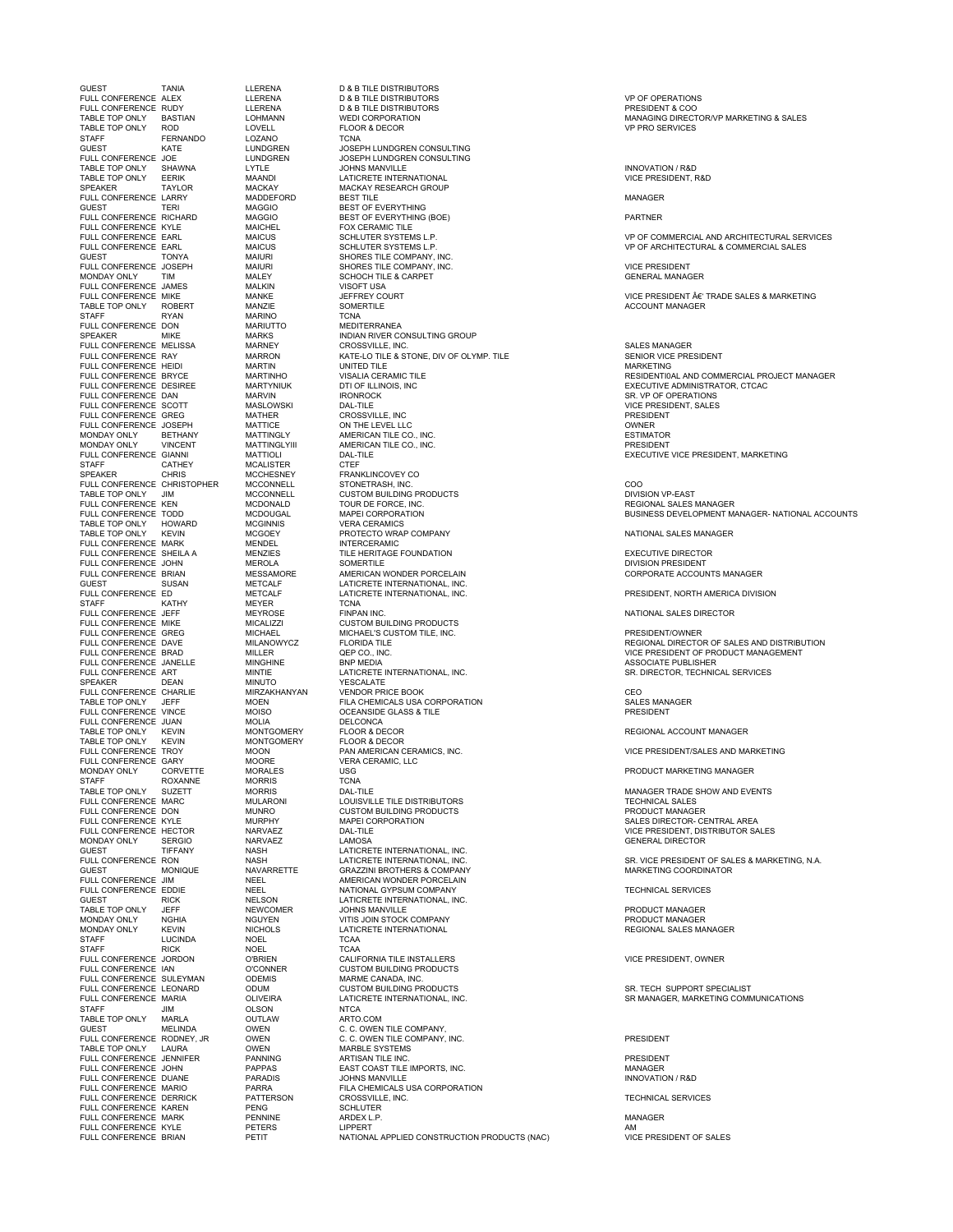FULL CONFERENCE ERSAL PEYNIRCI VITRA USA SALES MANAGER FULL CONFERENCE CHRISTINE PHILLIPS DAL-TILE REGIONAL VICE PRESIDENT GUEST LEANNE POGEL JP PHILLIPS INC.<br>FIJIT CONFERENCE JAMES POGEL DE JP PHILLIPS INC. TABLE TOP ONLY WILLIAM RICE CUSTOM BUILDING PRODUCTS<br>TABLE TOP ONLY CASEY ROAN TADAN DAL-TILE<br>FULL CONFERENCE JOHN ROBERTS BENO J. GUNDLACH COMPANY MONDAY ONLY WILLIAM ROGERS OLD HICKORY CLAY COMPANY TABLE TOP ONLY ROBERTA ROSSI LATICRETE INTERNATIONAL. LLC FULL CONFERENCE SCOTT ROUTZONG TEXRITE FULL CONFERENCE NICK RUSCHE T. H. WINSTON COMPANY<br>GUEST REBECCA RUSSELL SUPERIOR TILE & STONE<br>STAFF MARTHA SAI AZAR TCNA STAFF MARTIN SAMBER<br>
SAMBER DAL-TILE<br>
FULL CONFERENCE TRESSA<br>
SAMMONS HAMILTO<br>
SAMMONS HAMILTO STAFF STEPHANIE SAMULSKI FULL CONFERENCE JEREMY SAX SANTIFICERAMIC JEREMY SAX INTERCERAN<br>FULL CONFERENCE JEREMY SAX SCHAD TEC/HBF-CP FULL CONFERENCE JONATHAN STAFF BECKY SERBIN NTCA NEWSTAFF BECKY SERBIN<br>TABLE TOP ONLY ADAM SEVER PEARLABRASIVE CONFERENCE MARK SHANNON CROSSVILLE, INC TABLE TOP ONLY JESSICA SILVA AZELIS LAB DIRECTOR STAFF KATELYN SIMPSON TCNA FULL CONFERENCE NEIL SIMS INTERCERAMIC FULL CONFERENCE PAIGE SMITH NEUSE TILE SERVICE I<br>
FULL CONFERENCE JEFFREY SMITH SCHLUTER SYSTEMES FULL CONFERENCE THREE SMITH THE STATE STATES THE STATE STATE STATE STATES THAT STATE STATES THE STATE STATE ST<br>
FULL CONFERENCE CHRISTOPHER SMITH STONETRASH FULL CONFERENCE KELLI SMITH STAFF CINDY SMITH STAFF CINDY SMITH TCNA FULL CONFERENCE DOUG SMITH MULTICOAT SMITH MULTICOAT SMITH-CONNELLY LOUISVILLE TABLE TOP ONLY JEAN SNELL SINELL DEAN SNELL & CO.<br>STAFF CODY SPENCE TCNA STAFF CODY SPENCE<br>
GODY SPENCE<br>
GUEST TRACY SPENCER SUCHEN SENDER TRACY SENDER TRACY SPENCER LATICRETE INTERNATIONAL, INC.<br>FULL CONFERENCE BRETT SPENCER LATICRETE INTERNATIONAL. INC. FULL CONFERENCE UNIVERSITY OF THE SPITALERI SOME<br>FULL CONFERENCE JENNIFER SPITALERI SOME<br>STAFF DAVID SPOONER TCNA FULL CONFERENCE STRIVE<br>
FULL CONFERENCE BILL

STACY

STACY TABLE TOP ONLY BRIAN SWANN CUSTOM BUILDING<br>
TABLE TOP ONLY REZA SYVERSON SYVERSON TILE &<br>
TABLE TOP ONLY REZA TABARROK ARTO.COM<br>
TILE CONFERENCE FRINC TARHAN TIIRKISHCERAMICS FULL CONFERENCE KAREN TESINI BEST BEST TESINI BEST BEST THAVARAJAH TCNA STAFF THAVA TO THAVARAJAH TCNA TELEVITEL<br>STAFF THAVA THAVARAJAH TCNA TONA<br>TABLE TOP ONLY JEFF THEISEN WEDI CORPORATION FULL CONFERENCE HEE<br>FULL CONFERENCE KAREN TONGEN<br>MONDAY ONLY GIANNI TRAN GUEST LINDA TROSTRUD TROSTRUD TILE FULL CONFERENCE BRAD TROSTRU<br>FULL CONFERENCE JONATHAN TROSVIG FULL CONFERENCE JOEL

FULL CONFERENCE CHRISTINE PHILLIPS DAL-TILE DATA CONFERENCE CHRISTINE PHILLIPS DAL-TILE A CABINETRY CONFERENCE ON PINIELLA GULF TILE & CABINETRY CONFERENCE ON PINIELLA GULF TILE & CABINETRY CONFERENCE OPERATIONS/INVENTORY TABLE TOP ONLY TABLE TO SCHLUTER SYSTEMS L.P. THE SEARCH ONLY DEMONSTRATOR ON ORDINATOR COORDINATOR SCHLUTER SYSTEMS L.P. DEMONSTRATOR DEMONSTRATOR OORDINATOR COORDINATOR FULL CONFERENCE JAMES POGEL JP PHILLIPS INC. VICE PRESIDENT CERAMIC TILE & STONE CONSULTANTS, INC SPEAKER TOONATO POMPO CERAMIC TILE & STONE CONSULTANTS, INC<br>PULL CONFERENCE ERIC PRINCIPAL PRITERNATIONAL, INC.<br>PULL CONFERENCE BRIAN QUALMAN CUSTOM BUILDING PRODUCTS PRODUCT MANAGER FULL CONFERENCE ERIC PUCILOWSKI LATICRETE INTERNATIONAL, INC. DIRECTOR OF SALES FULL CONFERENCE BRIAN QUALMAN CUSTOM BUILDING PRODUCTS PRODUCT MANAGER FULL CONFERENCE JOSEPH RALL STONETRASH, INC. CTO FULL CONFERENCE GIANCARLO RAMIREZ VITROMEX USA REGIONAL SALES MANAGER FULL CONFERENCE EXPLORATION CONFERENCE EXPLORATION CONFERENCE EXPLORATION CONFERENCE EXPLORATION CONFERENCE EXPLORATION CONFERENCE EXPLORATION CONFERENCE EXPLORATION CONFERENCE EXPLORATION SALES REGIONAL SALES NANAGER RANG STAFF JUOTHI RANGINENI TCNA FULL CONFERENCE TIM RANSOM MAPEI CORPORATION SALES REPRESENTATIVE FULL CONFERENCE CURT RAPP THE TILE DOCTOR FULL CONFERENCE LOGAN REAVIS MAPEI CORPORATION MANAGER TECH SERVICES FULL CONFERENCE BEN REDDING DAL-TILE DIRECTOR OF COUNTERTOPS TABLE TOP ONLY ANDREW REMM FLOOR & DECOR SR. DIRECTOR COMMERCIAL TO THE TRANSL THE TRANSL TO THE TRANSL THE CORRECT THE CORRECT ONLY THE TRANSL THE CORRECT ON THE CORRECT ON T<br>MONDAY ONLY GUY RENKERT THE RIGHT RESIDENT & CEORRECT THE CHAPITAL, INC.<br>PUIL CONFERENCE LARRY RHEINSCHIMIDT RH FULL CONFERENCE LARRY RHEINSCHMIDT RHEINSCHMIDT TILE & MARBLE PRESIDENT FULL CONFERENCE DARYA RHEINSCHMIDT RHEINSCHMIDT TILE AND MARBLE, INC. VICE PRESIDENT TABLE TOP ONLY CASEY ROAN DAL-TILE BUSINESS OPERATIONS COORDINATOR FULL CONFERENCE JOHN ROBERTS BENO J. GUNDLACH COMPANY TECHNICAL SALES REPRESENTATIVE STAFF ROBB RODERICK NTCA FULL CONFERENCE RAFAEL RODRIGUEZ RUBI TOOLS USA NATIONAL SALES MANAGER TABLE TOP ONLY ROBERTA ROSSI LATICRETE INTERNATIONAL. LLC FREELANCE MARKETING PROJECT SPECIALIST FULL CONFERENCE HEATHER RUHL HB FULLER TRAINING PROGRAM MANAGER TABLE TOP ONLY BRIAN RUNKLE TECTONIC, INC. FULL CONFERENCE NICK RUSCHE T. H. WINSTON COMPANY PRESIDENT FULL CONFERENCE JAY SAMBER DAL-TILE SR DIRECTOR INSTALLATION PRODUCT FULL CONFERENCE DAVID SAMMONS HAMILTON PARKER COMPANY HARE DURECTOR, TILE PRODUCT DEVELOPMENT STAFF STAR STARMULT SAMULSKI FULL CONFERENCE WOODY SANDERS DW SANDERS TILE @ STONE CONTRACTING INC. PRESIDENT <br>TABLE TOP ONLY SANTILLAN CUSTOM BUILDING PRODUCTS<br>FULL CONFERENCE KARINA SANTOS PAN AME TABLE TOP ONLY ROY SANTOS AMERICAN WONDER PORCELAIN SALES AGENT FULL CONFERENCE OSCAR SARDINAS D&B TILE DISTRIBUTORS VP SALES & MARKETING FULL CONFERENCE MATT SATHER CERAMIC TILE DESIGN VP OPERATIONS FULL CONFERENCE GREG SCHAD TEC/HBF-CP TECHNICAL DIRECTOR FULL CONFERENCE LISA SCHAFFER PROVA BY M-D PRO FULL CONFERENCE MAURICIO SCHEIBE POLARIS MANAGING PARTNER FULL CONFERENCE RONALD SCHWARTZ TCAA TORA TORA TORA HEMBER MEMBER SENIOR PRODUCT MANAGER<br>FULL CONFERENCE JONATHAN SCOTT LATICRETE INTERNATIONAL FULL CONFERENCE SENIOR PRODUCT MANAGER TABLE TOP ONLY ADAM SEVER SEVER PEARL ABRASIVE CO PEARL ADAM SENSIDENT OF SALES OF MARKETING<br>FULL CONFERENCE MARK SHANNON CROSSVILLE, INC SENSIDENT OF SALES EXECUTIVE VICE PRESIDENT OF SALES FULL CONFERENCE ROD SIGMAN CUSTOM BUILDING PRODUCTS BUSINESS DEVELOPMENT MANAGER FULL CONFERENCE AND LOGITOM BUILDING PRODUCTS AND A CUSTOM BUILDING PRODUCTS AND DIRECTOR TECH COMM/TRAINING<br>TECH COMM/TRAINING AND AZELIS AND AZELIS AND DIRECTOR TECH COMM/TRAINING FULL CONFERENCE NEED END ON THE SUITZAH WESTSIDE TILE & STONE, INC.<br>FULL CONFERENCE STEVE SLUTZAH WESTSIDE TILE & STONE, INC.<br>GUEST BETH SMITH LATICRETE INTERNATIONAL, INC. GUEST BETH SMITH LATICRETE INTERNATIONAL, INC. GUEST VIRGIL SMITH VENICE TERRAZZO & TILE CO., INC SPOUSE FULL CONFERENCE RONNIE SMITH AXIS INTERIOR SYSTEMS, INC. THE LOT THE SUPERVISOR FIELD SUPERVISOR<br>FULL CONFERENCE ROB SMITH LATICRETE INTL FULL CONFERENCE RATE INTERNATION OF STATE IN THE CONFERENCE ROBBIT INTERNATION OF SALES OF SALES OF SALES OF S<br>SMITH LATICRETE INTERNATION OF SALES AND SALES OF SALES OF SALES OF SALES OF SALES OF SALES OF SALES OF SALES FULL CONFERENCE CONFERENCE CHRISTOPHER STONETRASH TECHNICAL SERVICES<br>
SMITH STONETRASH STONETRASH DIRECTOR OF BUSINESS DEVELOPMENT<br>
SMITH TOUR DE FORCE, INC.<br>
SMITH TCNA TOUR DE CORCE. - VOLUSILE THE MANUSIC LOUISVILLE TILE DISTRIBUTORS, INC.<br>FULL CONFERENCE PATTI SMITH-CONNELLY LOUISVILLE TILE DISTRIBUTORS, INC.<br>TABLE TOP ONLY JEAN SNELL SNELL SOON SNELL A CO. FULL CONFERENCE BRETT SPENCER LATICRETE INTERNATIONAL, INC. REGIONAL SALES MANAGER SPRUNG<br>FULL CONFERENCE STEVE STEVER SPRUNG STEVER SPRUNG STADY STEVER STADS AND MANAGER<br>PRODUCT STATE STEVER SPRUNG STEVER STEVER STEVER STEVER STADS ON MANAGER FULL CONFERENCE BILL STACY EAST COAST TILE IMPORTS, INC. MANAGER FULL CONFERENCE SHANE STRANG THE FULLER CONSTRUCTION PRODUCTS THE STRANG SALES DIRECTOR FULL CONFERENCE DIRECTOR<br>
HAWTHORNE TILE CONFERENCE DIRK SULLIVAN HAWTHORNE TILE FULL CONFERENCE DIRK SULLIVAN HAWTHORNE TILE OWNER TABLE TOP ONLY BRIAN SWANN CUSTOM BUILDING PRODUCTS DISTRICT MANAGER - PACWEST FULL CONFERENCE SYVERSON TILE & STONE, INC.<br>TABARROK BYVERSON TILE & STONE, INC.<br>TABARROK ARTO.COM FULL CONFERENCE ERINC TARHAN TURKISHCERAMICS MANAGER TURNSTICERAMICS<br>ROSA MOSAIC GROUP<br>21ST CENTURY TILE, INC. FULL CONFERENCE NEIDE TERRILL CONFIDENT IN THE CONFIDENT ON THE TERRILL CONFERENCE IN THE TERRILL 21ST CENTURY TILE, INC.<br>
FULL CONFERENCE KAREN TESINI BEST TILE PRESIDENT DESIRET ON TESINI BEANCH MANAGER TABLE TOP ONLY GUEFF THEISEN WEDI CORPORATION THEIS ALL SERVICES OF SALES AND RECTOR OF SALES FRUE OF ONE THE RESERVED ON THE CONFERENCE IN THE RESERVED ON THE RESERVED ON THE RESERVED ON THE RESERVED ON <br>FULL CONFERENCE TRENT THOM TOUR DE FORCE, INC.<br>FULL CONFERENCE TRENT THOMPSON TOUR DE FORCE, INC. THOMPSON TOUR DE FORCE, INC.<br>THOMPSON TOUR DE FORCE, INC. EXECUTIVE VICE PRESIDENT, SALES<br>TONGEN MEDITERRANEA MEDITERRANEA MONDAY ONLY GIANNI TRAN VITIS JOIN STOCK COMPANY EXPORT MANAGER TABLE TOP ONLY RON TREISTER COMMUNICATORS INTERNATIONAL, INC. PRESIDENT GUEST MARY TRENDELL TCAA FULL CONFERENCE JOHN TRENDELL TCAA PRESIDENT ELECT " OUT ONFERENCE JONATHAN TROSVIG "THE GRAZZINI BROTHERS & COMPANY THE SENIOR PROJECT MANAGER<br>FULL CONFERENCE JONATHAN TROSVIG GRAZZINI BROTHERS & COMPANY THE SENIOR PROJECT MANAGER<br>TABLE TOP ONLY TODD TUCKER CUSTOM BUILDIN TABLE TOP ONLY TODD TUCKER CUSTOM BUILDING PRODUCTS REGIONAL TECH REP

FURIDAL FURNIDA TILE, INC.<br>FULL CONFERENCE TRESSA SAMES ON THE SAME OF THE PRODUCT MANAGEMENT SAME HAMILTON PARKET COMPANY CONFERENT SAME OF MARKETING AND PRODUCT MANAGEMENT

MONDAY ONLY ROBERT SHOWERS AVALON FLOORING / NTCA DIRECTOR OF ESTIMATOR SALES/BOARD OF DIRECTOR NTCA AND ANNO<br>FULL CONFERENCE ROD SIGNAN CUSTOM BUILDING PRODUCTS FULL CONFERENCES DEVELOPMENT MANAGER<br>FULL CONFERENCE ZORAIDA

FULL CONFERENCE COREY STEVENS SCHLUTER SYSTEMS L.P. DIRECTOR OF SALES | NORTH CENTRAL REGION<br>FULL CONFERENCE BRENT STOLLER VIRGINIA TILE COMPANY INSTALLATION S

FULL CONFERENCE LEE TINDALL MAPEI CORPORATION SOUTHERN AREA BUSINESS DEVELOPMENT LEADER